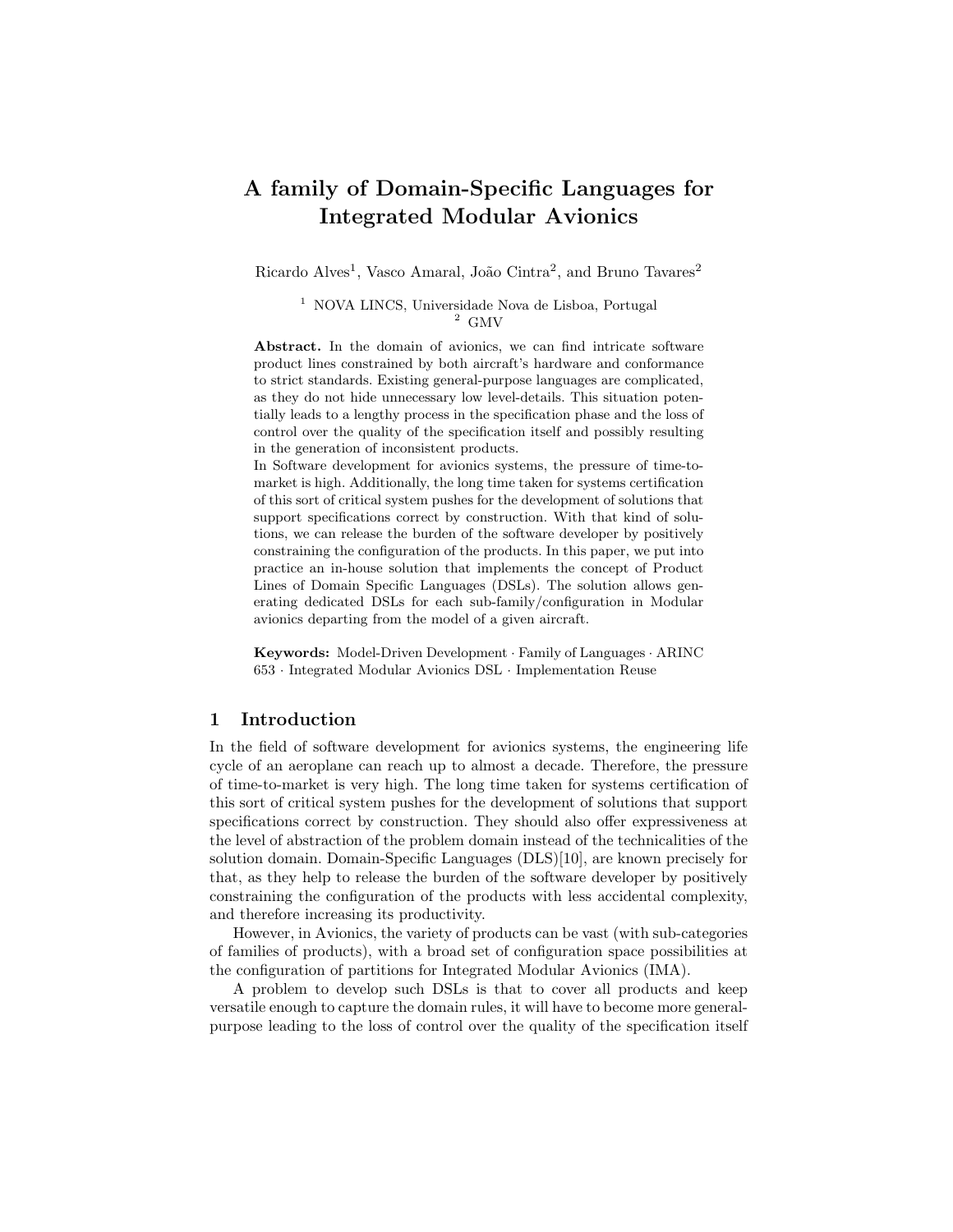and bringing all the complexity again, and unnecessary details, found in lower levels of abstraction. With a vast design space, this situation might lead to the possible generation of inconsistent products, requiring elaborated Testing and Checking techniques. Ideally, there would be dedicated DSLs for each subfamily of products. However, the challenge of automating the process to generate different DSLs, like a common SPL, is still not a common practice, and it lacks successful examples in the bibliography.

This work presents an in-house solution for supporting product lines in the field of avionics (Sec. 3) of DSLs for the architecture of Integrated Modular Avionics (Sec. 2). We define our perspective of a family of DSLs, and we discuss its implication in the language design (4), including to configure and tailor different DSLs each of which will be destined to specify the set of possible applications for a given subfamily of products (partitions in a Real-Time Operating System). We then show our process and framework to generate the visual editors, validation rules and code generation templates from the input configuration models and the standard reference (Sec. 5). To complete the study, we evaluate (Sec. 6) the usability of the proposed framework that implies to analyse the configuration of the generated DSLs and to use them, comparing this solution to the previous approach. Finally, we discuss related work (Sec. 7) and conclude (Sec. 8).

## 2 Integrated Modular Avionics

IMA is an electronic architecture of an airborne system and consists of a network of physical computation modules which allow real-time processing. Each module supports the execution of multiple application with different critical levels. This means that a set of avionics functions that may be correctly executed, on the same hardware with guarantees of the external behaviour of each application, is the same as the one performed in specific dedicated hardware.

The communication between computation modules is usually achieved by using one shared high-speed network and regulated by a particular standard like ARINC 664 [2]. Most of the aircrafts flying today use a federated architecture, which is a proprietary architecture that uses specific hardware physically segregated for the execution of one avionic function. Plus, the federated architecture requires dedicated interconnection cables between each computer module.

The last generation of aircrafts have an IMA architecture which provides the following benefits: 1) Reduces aircrafts' global weight, with fewer cables and computation modules (so it can be used for more cargo or fuel); 2) Reduces energy consumption (to be used by other systems, requiring fewer batteries); 3) Reduces complexity of the physical construction of the aircraft (less hardware); 4) Simplifies the development process of avionics software (the avionic application developers are focused on the high-level software layer).

Inside of each IMA computation module, it is installed a real-time operating system (RTOS). The standard ARINC 653 [1] specifies the application programming interface (API) between avionic application and operating system. Additionally, this standard restricts the answer of RTOS to the API invocations and provides time and space constraints for correct modules partitioning.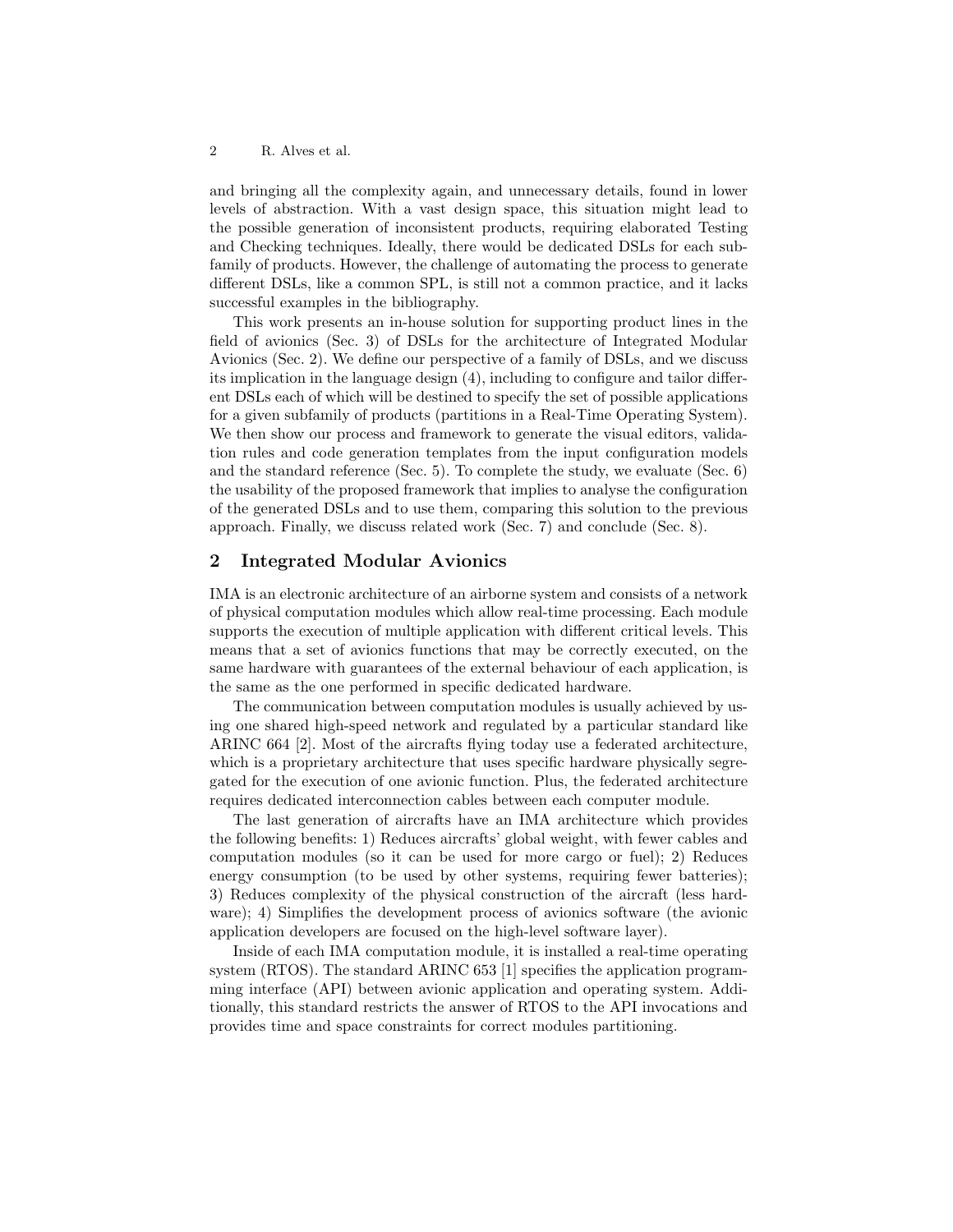In Fig. 1 it is depicted the module architecture. The real-time operating systems run on the hardware, providing services to the avionics software hosted by several partitions. The avionics software makes calls to the API (denominated APEX) to use ARINC653 services.



Fig. 1: ARINC 653 Module Architecture

## 3 Software Product Line (SPL) and DSL families

A product belonging to a family of software products share a set of common characteristics in a specific way. Building a new product is mostly a process of selection of characteristics (integration of components), rather than exhaustive programming. This way, it is a level of indirection where the decision is made regarding features of a given product. Their features characterise a product that belongs to an SPL. The variability of those is usually analysed using the Feature-Oriented Domain Analysis (FODA) [7], mainly using Feature Models.



Fig. 2: Common SPL Approach applied to metamodels (Adapted from [9])

If we consider language models (metamodels) as a product, Fig. 2 shows an approach for defining a language product in the family. On the left-hand side, we present a feature model representing the variability of a particular representation of a Petri-Net. When it is required to build a new product, it is possible to choose between the existence or nonexistence of Tokens in the language. If it exists, the metamodel of the product will be composed by the part in the picture with the white and the grey background. If it does not exist, the metamodel of the product will only correspond to the part of the model with the white background.

This case is a simplified example of an SPL which has two variations and that the number of options is limited. To add new features not covered by the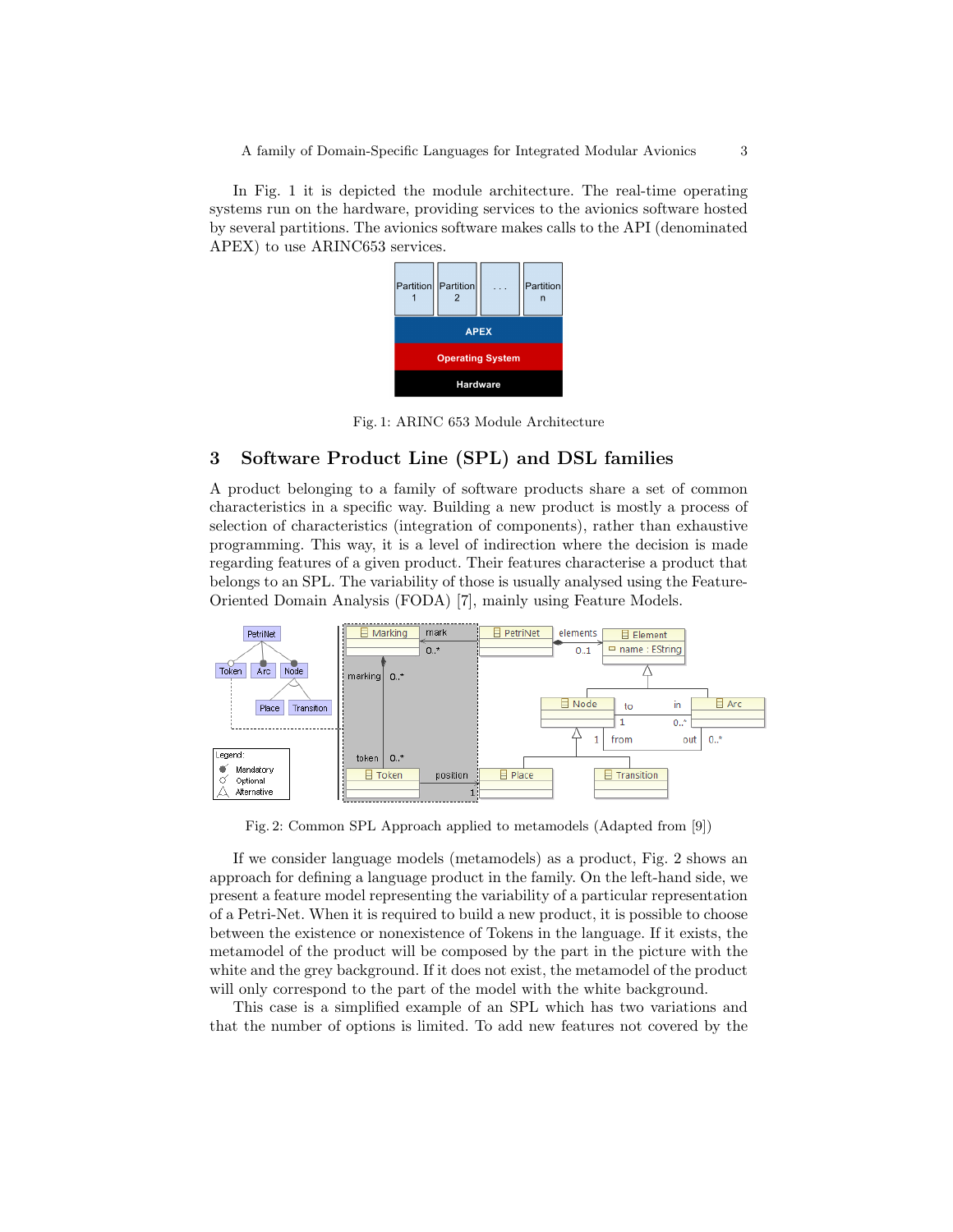feature model presented, several significant changes will be necessary, i.e. you must change both the metamodel and the feature model.

At this point we can define a family of DSLs as a set of software languages (and corresponding artefacts) to specify products for a particular domain or task, sharing a common set of key concepts, but that is specifically tailored to meet the variability of the requirements and restrict the set of possible software products into a subfamily.

## 4 Languages Design

Domain-specific languages can be developed using model-driven development (MDD) in an incremental way. Underlying this paradigm are models [16] and model transformations [6, 15]. One type of linguistic models are metamodels, and it defines the concrete and abstract syntax of a domain-specific language in the context. In this work, we mostly focus on the definition of the abstract syntax.

According to our DSL family definition, we will have a set of common and variable concepts represented in all generated target languages. On the one hand, some of those concepts are very rigid and are expressed in the same way in all generated languages' metamodels, on the other hand, some concepts are changed to achieve the particular configuration of each language. To better illustrate this concept of language SPL, we present Fig. 3, where we show the separation between common and specific configuration concepts and their metamodel representation. If these concepts are correctly separated, the development of metamodels can also be done separately. The idea behind this methodology is to develop the metamodel of common concepts and reuse in all languages, avoiding to do the same work repeatedly.





Fig. 4: Generator Module

We use model merging [8]. This consists of joining the metamodels by sharing equivalent entities among them. This implies that if the name of the entity is the main attribute for the merging process, the elements of both metamodels having the same name are made the same (merged).

Fig. 2 illustrates the resulting merged metamodel departing from the fragment metamodel represented in grey on the left together with the fragment in the right part (linked by "PetriNet" and "Place").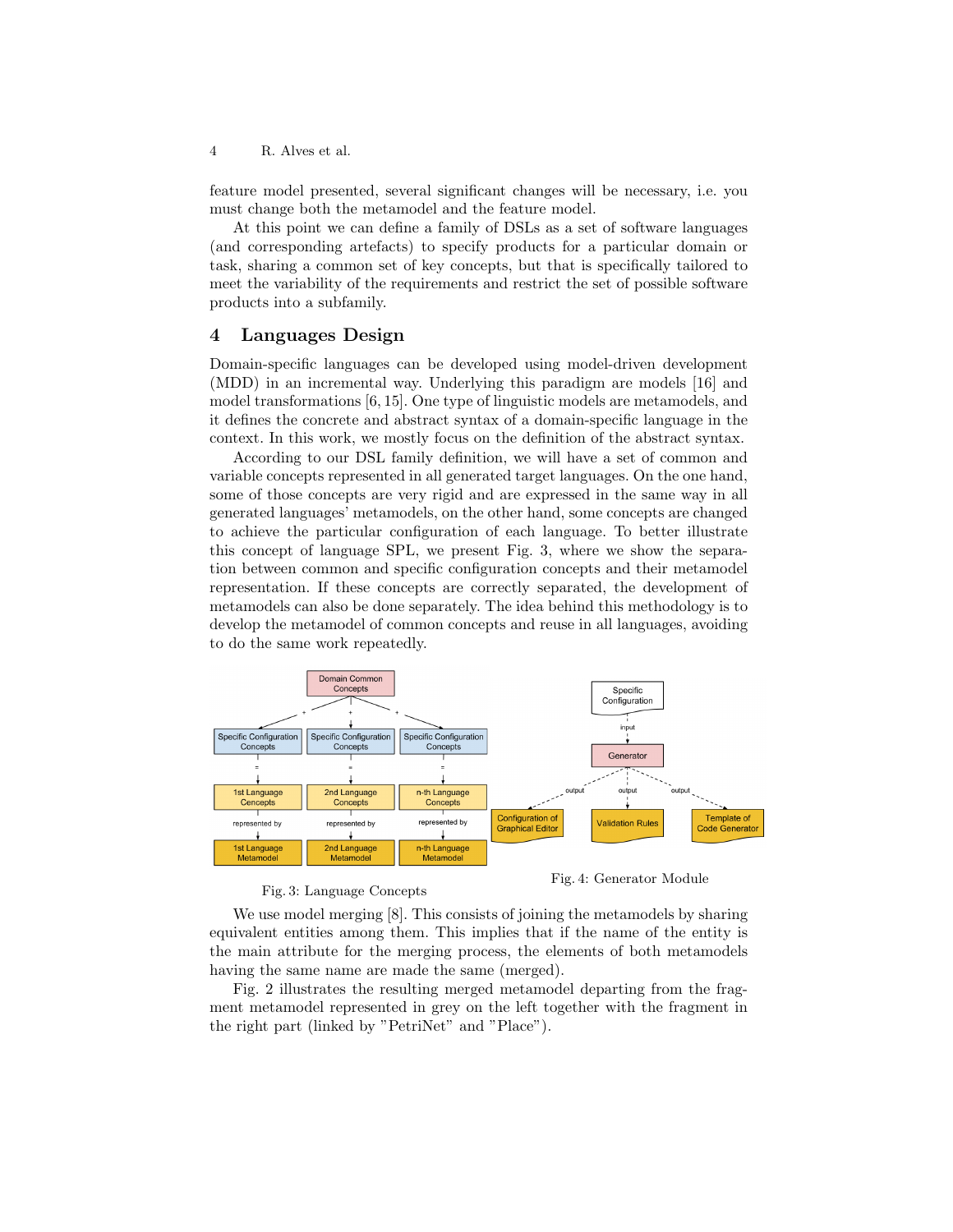The whole process of generating the family of DSLs was designed to be supported by a set of tools, called Languages Modelling Workbenches. These frameworks provide some essential features that facilitate the development and automatic generation of some artefacts and tools like the graphical language editor, and code generators.

After finishing the language's abstract syntax, and its concrete syntax mapping, it is necessary to generate the configuration of the graphical editor, the instance model validation rules and the code generator (shown in Fig. 4). If the DSL product line produces a possibly large set of DSLs, these tasks need to be done automatically, without any human intervention to be manageable.

For automatic generation of languages, we developed a generator capable of creating all the necessary artefacts.

Generating Configuration of a Graphical Editor - Some graphical editors are configurable by choosing user interaction features like: where we put toolbars, select buttons locations, rename our tools and other settings.

As our DSL family has languages with distinct concepts, it is essential to generate for each language the particular configuration of the graphical editor. This can be done by using a simple model-to-text transformation, responsible for generating the configuration in the target language automatically. The produced artefact will be read and interpreted by the external tool responsible for generating the graphical editor.

Generating Validation Rules - The validation rules of a domain-specific language provide additional guarantees of the well-formedness of the new DSL instance models. If two languages are different, then the set of validation rules will probably be different.

As we have different languages in the DSL family, we need to select and generate the specific validation rules tailored to this language. This is achieved by using a simple model-to-text transformation, which means to create the validation rules or assertions automatically, and write them to a file on a proper constraint language (like OCL, EVL, etc.) to be interpreted by the editor.

Generating the Code Generator - Sometimes, although not strictly following the principle of Model-Driven Development (MDD), we find that in practice the software development process based on models, the target artefacts of a given DSL is template code in a general purpose language (GPL), that is going to be completed by the software engineer to represent the final software product. To be able to do that, we need to generate the code template, and at this point, we are talking about code meta-generation.

This transformation is similar to the model-to-text transformation, but we are not generating the final artefact yet. The result is a new template able to be interpreted by the framework tool and then generate the proper end code.

## 5 DSL Family for IMA

Over the years the company  $\frac{GMV}{3}$  has worked successfully, as part of its core business, in IMA projects and today is continuing to develop an Integrated

 $\frac{3 \text{ http://www.gmv.com}}{}$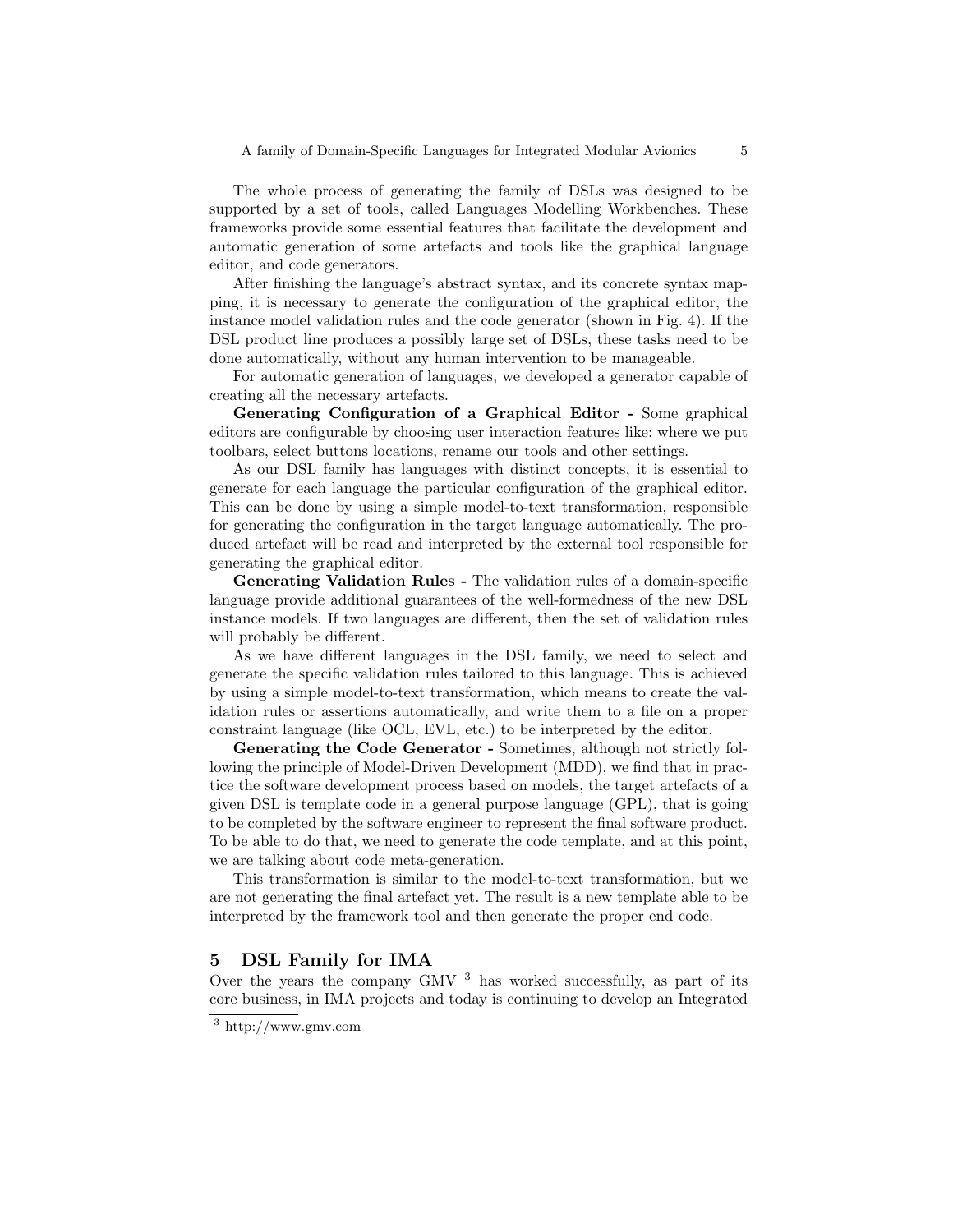Modular Avionics Development Environment (IMADE) [17]. The main objective is to provide a toolchain for the whole IMA development process while complying with the certification of the end product.

The development of avionics applications is an essential task and, considering this, a family of DSLs is being developed for IMADE. Each generated DSL allows specifying the code skeleton/template of new avionics applications according to the partition specification.

Using a DSL, we can get the benefits of this approach like the increase of the productivity, mainly if is used a graphical environment and improving the quality of the final product by generating some parts of code automatically.

It was observed that a solution based on a single DSL for all types of partition is not enough. The language would be too general, and it would be potentially error-prone, leading to the generation of inconsistent products. The envisaged solution was then the development of a new DSL for each partition configuration and then the creation of a family of DSLs. The main advantage of such an approach is the possibility of creating a different DSL according to the specific settings for each partition (subfamily). This means to constrain the expressiveness offered by the Avionics solution. This contributes to avoiding errors by construction in the early phases. For example, when using an API method regarding communication ports, the DSL user can select only the existing ports that can be correctly used under the partition configuration.

#### 5.1 Languages Metamodeling Workbench

For the implementation of our solution, we used Eclipse Epsilon framework, as it presents several advantages, namely: i) the possibility of integrating various plugins that provide extension capabilities, ii) being multi-platform, iv) open source, vi) the availability of extensive online documentation, and v) a large community of users. Another important aspect is the fact that Eclipse is a platform very often used in the field of aviation, mainly due to its ability to integrate with various tools and ease to evolve.

#### 5.2 DSLs Generator Module

This domain has common concepts like the application programming interface specified in ARINC 653 (see the fragment of the metamodel in Fig. 6 a), but also has variable concepts like the specific configuration of one partition under development. This motivates the use of DSL families, and a DSL generator has been developed, as illustrated in Fig. 5.

The process of generating a new DSL of the family starts with an XML file containing an ARINC 653 configuration for a particular module (already produced by another tool outside the scope of this document). This file has all the additional information needed to generate the metamodel extension like the: number, type and other properties of the communication ports. Using the information in the XML file is possible to create the metamodel extension. Later this extension and the metamodel of common concepts are merged. This last metamodel has been developed at the same time as the tool and should never change in its lifetime.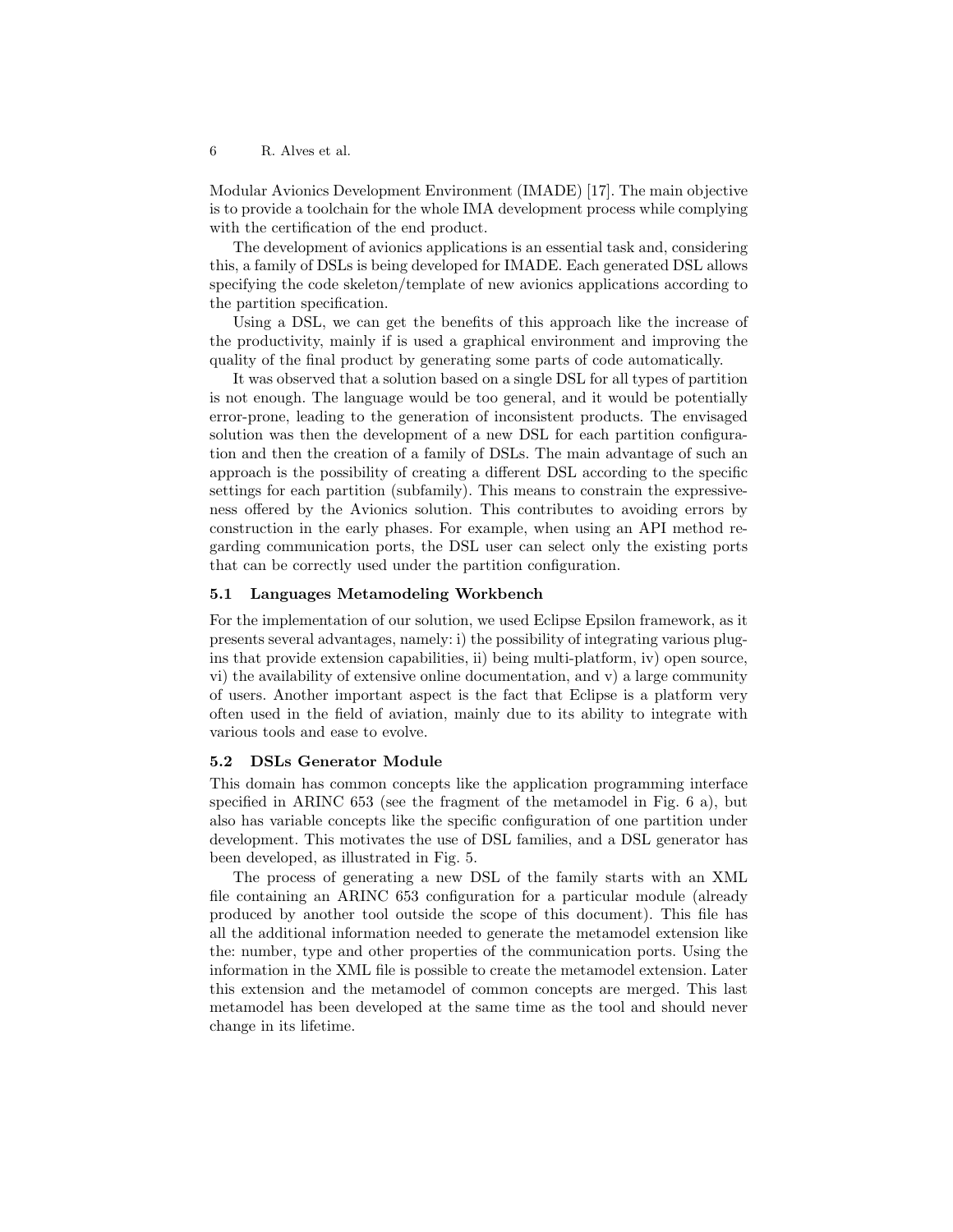



Fig. 5: IMADE Generator Module

Fig. 6: Merging Metamodels

With these two operations, two Ecore intermediate artefacts are also created: the extension metamodel; and, the abstract syntax metamodel. The first one is useful if we want to verify the particular configuration of one partition using the ecore formalism. The second one is helpful to generate the DSL and its corresponding graphics editor.

The generation of a graphical editor configuration is the next stage. This operation creates an EOL file (Epsilon Object Language is used), which is interpreted by the EuGENia tool and produces the graphical environment.

After that, also based on abstract syntax metamodel, it is created an EVL file. This file contains validation rules used by the graphical environment to verify the well-formedness of the instance models realised with the new language. These validations rules are written using the Epsilon Validation Language.

Finally, it is generated by the EGL file. This last artefact contains the template to create the final code in a GPL, and it is written using Epsilon Generation Language. After the generation of all artefacts, the EuGENia tool is invoked. Some of the artefacts, like the metamodel and the graphical editor configuration file, are only used at this stage to help to generate the graphical environment.

The validation rules (defined in an EVL file) and the code template (defined in an EGL file) are used at runtime by the graphical environment generated in the first stage. The first is used when it is necessary to validate the constructs produced by the programmer by using the language previously created. The second is used when the developer intends to generate code from the constructs.

Generating Metamodel- As previously mentioned, the metamodel of the common concepts is already done. So, the first step is to create the extension metamodel with the information that is coming from an XML file (containing the settings of all existing partitions on the avionics module).

To handle the XML file, it was developed a plug-in for Eclipse. This plug-in allows the DSL user to select the file location and select the partition he wants.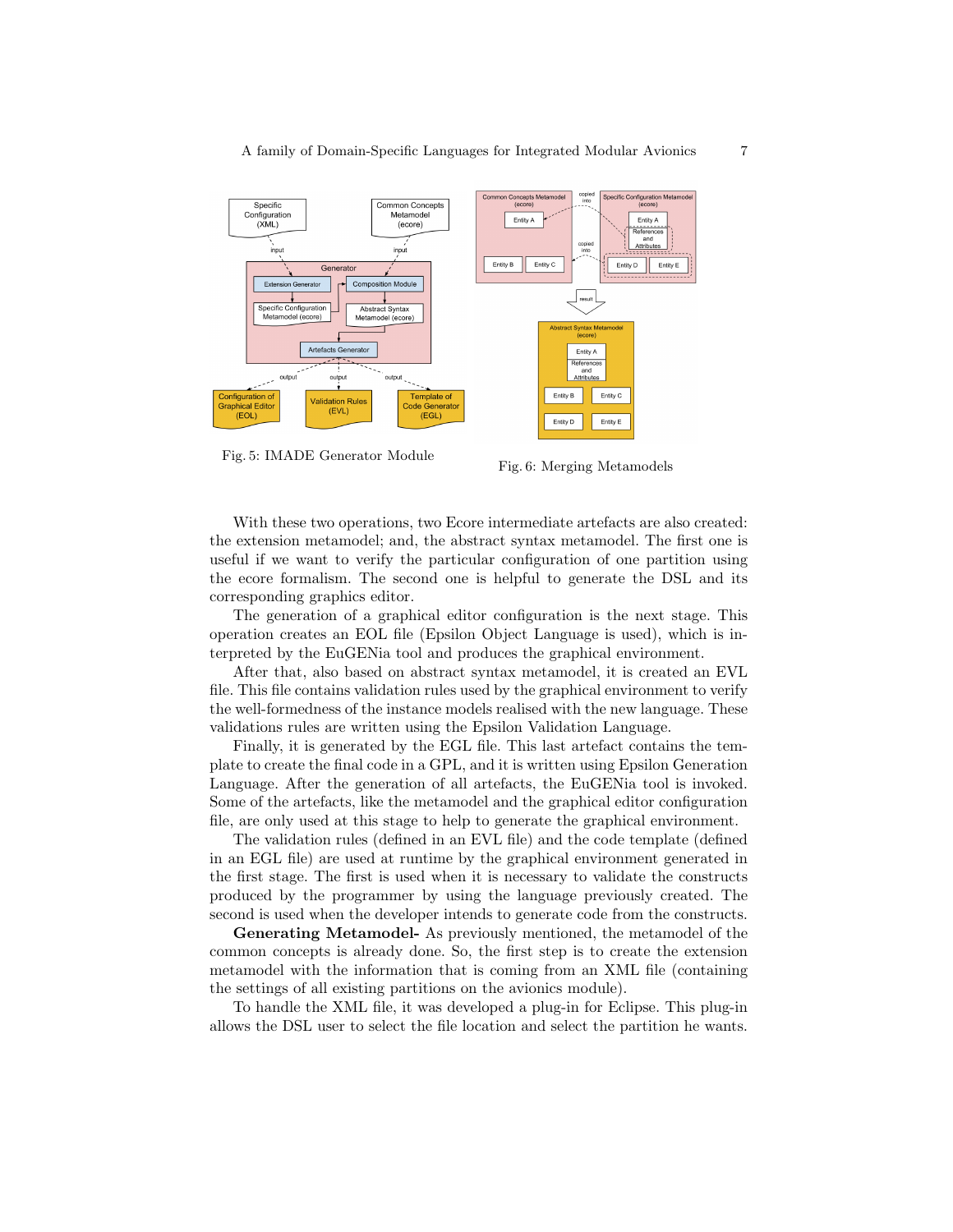

Fig. 7: Simplified fragment of the language metamodel (Ecore) visualised in Eclipse EcoreTools.

Then the plug-in processes this information and populates the internal structures with the newly obtained information.

Later, when the information is required, the appropriate methods are evoked, and they should return the data structures with the information inside these. Thus, it becomes more modular, but also simpler, to realise and develop code. This approach improves the performance of the solution because we used JAVA to develop this plug-in instead of the interpreted languages of Epsilon.

The second step is to create the extension by using the same information obtained before. Using EOL, we create the EClass, EAttribute, EReference and other elements of the extension metamodel. These elements belong to the Ecore formalism used by Eclipse Epsilon to define metamodels. In Fig. 8 it is shown

```
var package = ExtensionMM.resource.contents.first();
var mainEClass = new ExtensionMM!EClass;
mainEClass.name = "Process_Management";
mainEClass.abstract = true;
package.eClassifiers.add(mainEClass);
for(instructionName in getPortInstructions()){
  var portInstruction = new ExtensionMM!EClass;
   portInstruction.name = instructionName;
   portInstruction.eSuperTypes.add(mainEClass);
  var emfAnnotation = new ExtensionMM!EAnnotation;
  emfAnnotation.source = "gmf.node";
  var detail = new ExtensionMM!EStringToStringMapEntry;
 detail.key = "border.color";
  \detail.value = "0,0,0";
  emfAnnotation.details.add(detail);
 portInstruction.eAnnotations.add(emfAnnotation);
 package.eClassifiers.add(portInstruction);
}
                               Fig. 8: Extension Generation Code
```
part of the code responsible for generating the extension. The ExtensionMM element is the extension metamodel (this element starts empty). Between line 3 to 9 is created the anchor entity and is also exists on the metamodel of common concepts. This entity will be used for merging both metamodels.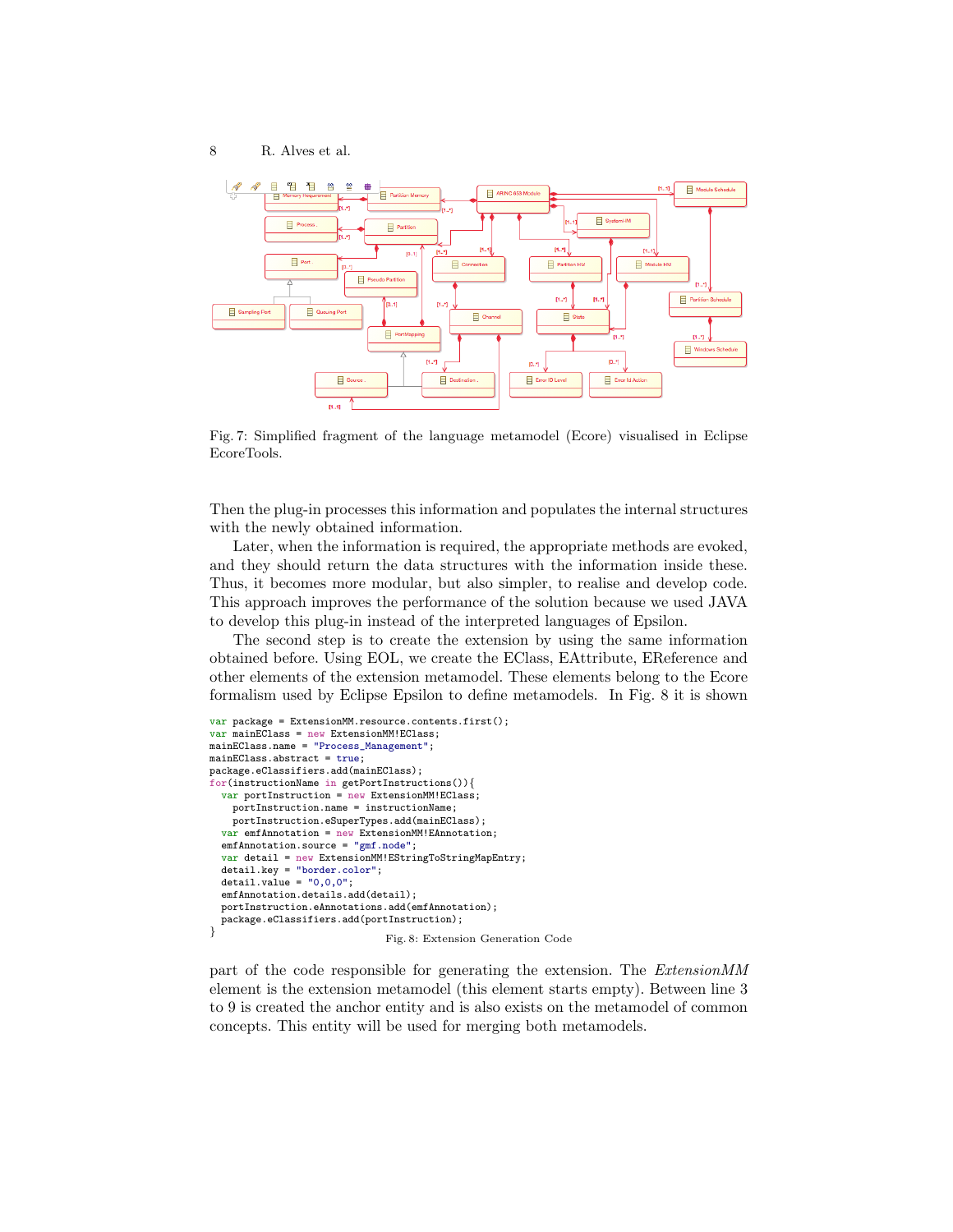The loop condition has the getSamplingPortInstructions() method that returns the instructions taking into account the specific configuration of the partition. Between line 13 and 33, the entities responsible for representing the instructions in the metamodel are created.

While creating entities in the extension metamodel we also added the GMF annotations. These are necessary to generate the graphical environment with Eugenia. Code of lines 19 and 31 in Fig. 8 is responsible for that.

The third step is to merge the metamodel of common concepts with metamodel of specific configuration concept (extension metamodel created in the second step). This operation is illustrated in Fig. 6. It first identifies the entities that have common names in both metamodels. All attributes and references in each identified entity are copied from extension metamodel to the respective entity in metamodel of common concepts. All other entities are copied from the extension metamodel to the common concepts metamodel. Due to the internal representation of the ecore formalism, these two operations ensure the merger of the two metamodels.

Generating Configuration of Graphical Editor - The configuration of the Graphical Editor is defined using the EOL language. This configuration is stored in a file with the name of "ECore2GMF.eol".

In general terms, it was defined as a template that contemplates the possible variations in the abstract syntax metamodel. This template generates only the configuration of the elements that are present in the metamodel and uses its attributes to produce the correct validation rules.

To implement the solution, we could have used instead of the EGL language included in Epsilon. This is a language tailored for model-to-text transformation (M2T) and can be used to transform models into textual artefacts like the code in multiple programming languages.

Our concern from the beginning was to use the same programming language to make the implementation more straightforward and to concentrate the code of the generator module without ever compromising its modularity. Therefore, we also used EOL language.

```
if(getPortInstructions().size() > 0){
 write("var toolGrp = new GmfTool!ToolGroup;");
  write("toolGrp.title = 'ARINC653: Interpartition';");
 write("toolGrp.collapsible = true;");
 write("palette.tools.add(toolGrp);");
}
                             Fig. 9: Generation of the Configuration
var toolGrp = new GmfTool!ToolGroup;
toolGrp.title = 'ARINC653: Interpartition';
toolGrp.collapsible = true;
palette.tools.add(toolGrp);
                              Fig. 10: Result of the Configuration
```
EOL is not appropriate to deal with model-to-text transformations because it cannot deal directly with text files. To tackle this limitation, we developed a plug-in that allows writing a file appropriately, i.e. to deal with opening and closing files and write the desired text in the correct position. In Fig. 9 it is shown some code which generates the configuration. The result of running this code is illustrated in Fig. 10. The write method allows writing directly in the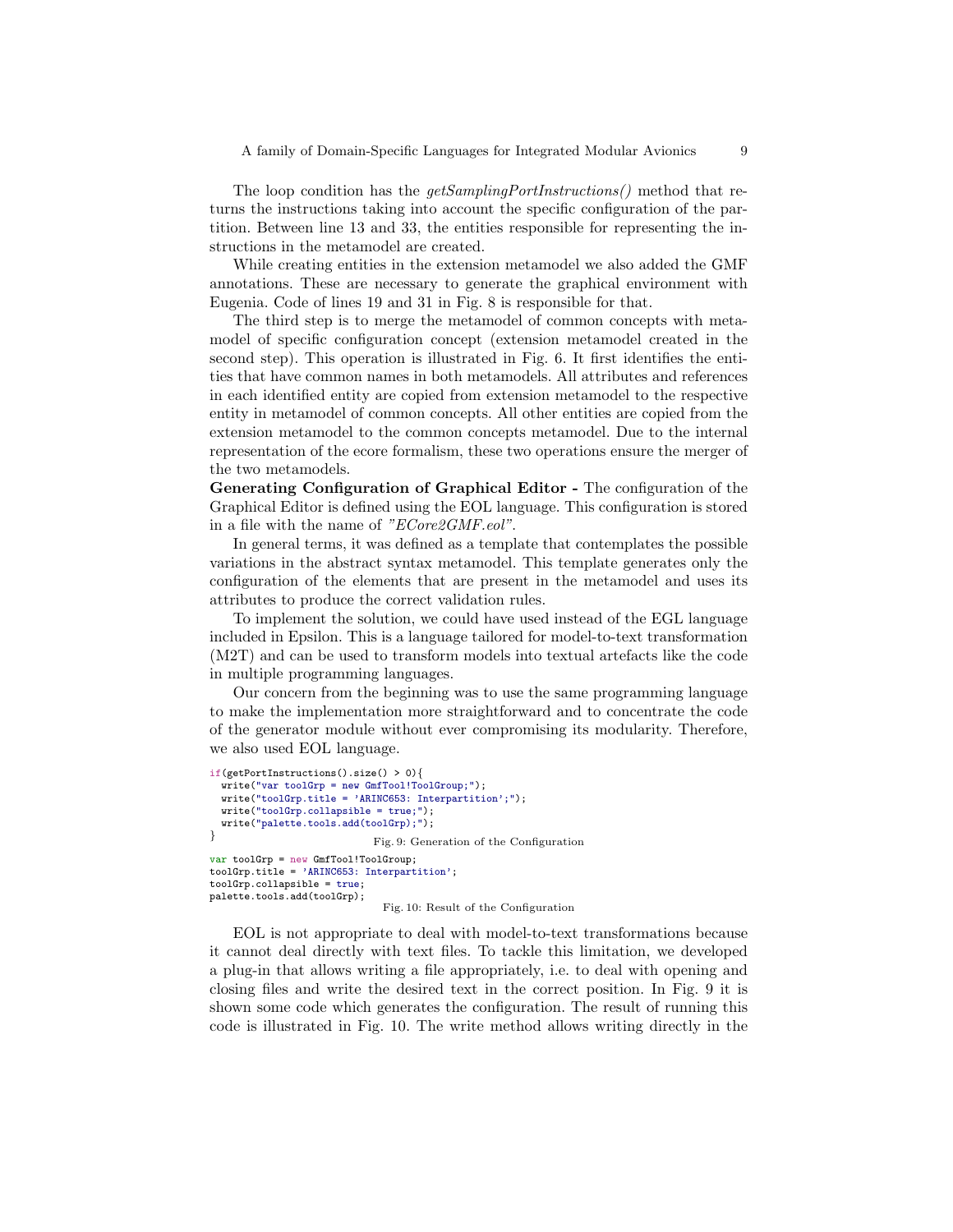text file. The code presented in Fig. 9 only writes the text in the file if there are instructions ARINC653 to handle communications.

In Fig. 10 is shown how to change the graphical environment, by creating a toolbar group with the name of "ARINC653: Interpretation". Later on, the buttons can be added to the toolbar group.

Generating Validation Rules - A similar technique to the one described before was used in the same way to produce the validation rules. In this case, the target language is EVL.

The validation rule illustrated in Fig. 11 checks whether the GET QUEUING PORT ID instruction has a defined port, otherwise a warning is shown. This rule and similar rules are produced if the configuration of the partition has at least one queuing port.

```
context GET_QUEUING_PORT_ID {
 constraint HavePort {
    check : self.port.isDefined()
    message : 'No port found'
  }
}
```
Fig. 11: Resulting Validation Rule

Generating the Code Generator- The code generator artefact is generated similarly to the previous artefacts. In this case, the final result is an EGL code template to be run in the Eclipse Epsilon framework.

Due to the use of EOL language to perform the model-to-text transformations (described in 5.2) it is now possible to produce EGL code more efficiently. Unfortunately, as a slight technology limitation and drawback, EGL does not cope well with embedded EGL code (for the purpose of being part of the generated rules) in the EGL template. In fact, it tries to interpret all the specified EGL code.

```
write("[%for(queuingPort in getQueuingPorts()) {");
write("var name = queuingPort.get('portname')%]");
write("CREATE_QUEUING_PORT('[\%=name\%']', ..., );");
write("[%}%]");
```
Fig. 12: Generation of Code Generator

A short example of the code is illustrated in Fig. 12. The EGL code is written for a file. Later on, when the template is executed, the EGL code between characters  $\%$  and  $\%$  is executed. The final GPL code produced in Fig. 12 is CREATE QUEUING PORT('<PORT NAME>', ... ); for each port present in the configuration file of partition.

## 6 Evaluating the usability

A quasi-experiment was held to compare the newly generated DSLs and the previous programming experience with C was carried away to determine the degree of success of our approach in terms of usability. The steps were:

1) Subject Recruitment - We looked for subjects proficient with programming in C and showing domain knowledge, including experience with previous projects where with ARINC 653. The universe of subjects was divided into a set of 4 medium experience and a set with 2 very experienced users. Finally, a seventh subject did not have any experience with ARINC 653.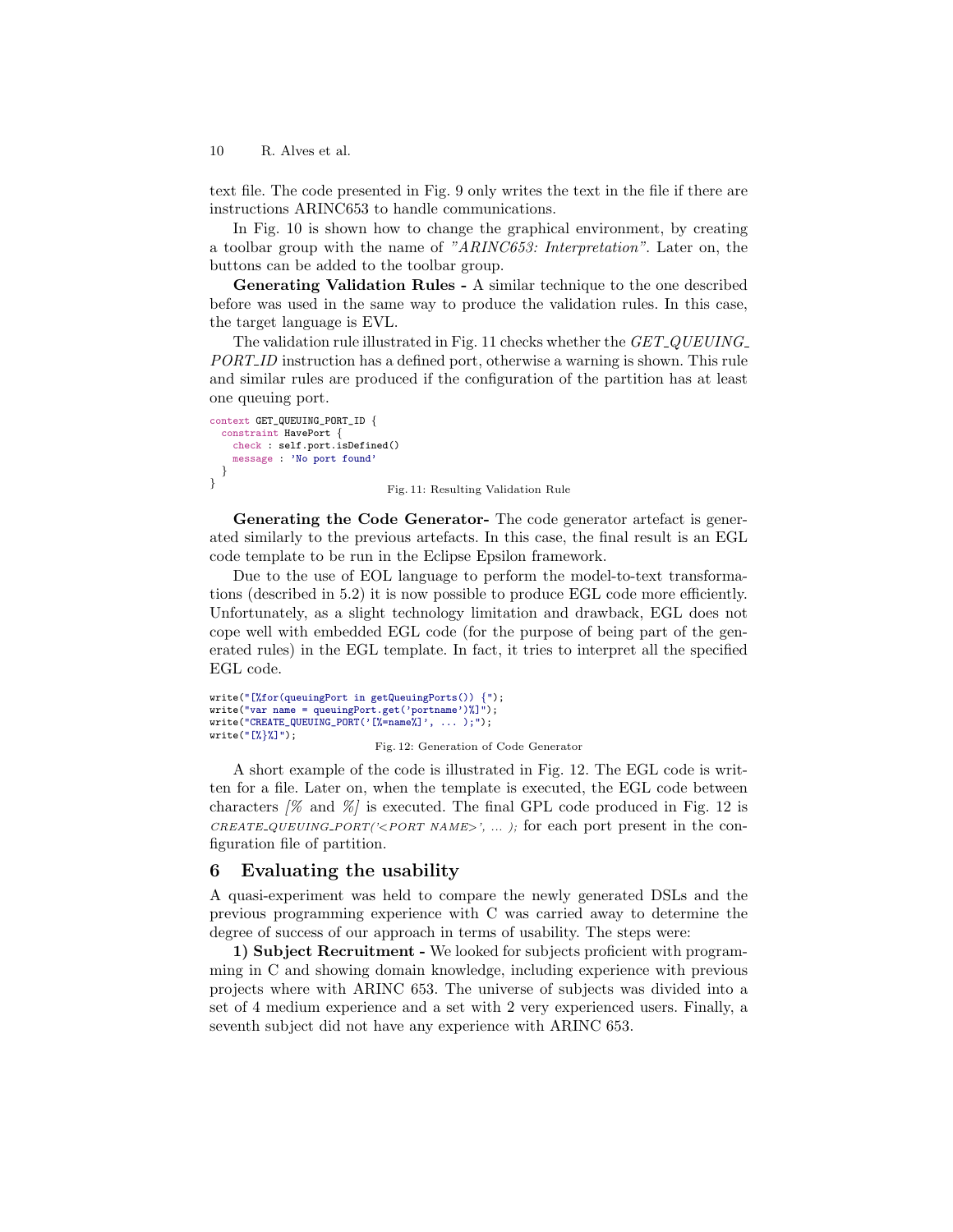2) Task Preparation - We prepared several materials: slides for the training session; and, exercises for the final evaluation session. Two Desktops with the same hardware were installed with Microsoft Windows 7 Professional Software, with JAVA v1.7.0, Notepad + +, CamStudio and the Eclipse framework with our DSL. The subjects were grouped into four groups: group 1 and group 2, with high experience (2 subjects each); group 3, medium experienced (2 subjects); and, group 4, with the non-ARINC 653 knowledge subject. Group 1 was evaluated while solving the exercise first using the DSL and C to introduce lines of code in the generated code, and after that, they produced their solution for the same problem just in C. The second group did the opposite, to minimise the bias. The third group and the 4th group (the inexperienced subject in ARINC) started with solving the problem with the DSL and C and then just C. All training and exercise sessions were monitored by the same person (project developer).

3) Pilot Session - to avoid last minute problems, wasting time from the limited set of volunteers, we duly tested the material prepared. A champion for this technology in the company was asked to take the role of the subject and tested both the training material and the evaluation exercises. As expected, several errors and ambiguities were detected, as well as better strategies were designed to control timing.

4) Training Session - This session was the first contact of the subjects with the DSL, and the subjects had the opportunity to try out some exercises and explore the language features. This session was video recorded for later analysis of the time taken to finish the tasks.

5) Evaluation Session - Each subject had to participate in two sessions, the DSL with C and the session with just C (order in which this sequence occurred could be the reverse). The exercises were the same for both sessions. In the session with the DSL the C code skeleton that was generated in the model to code generation was used by the subject to introduce more lines of C code to complete the exercise. We have prepared three different exercises during the assessment. The first was meant for training, and the remaining two were used for the evaluation session. The degree of difficulty increased with each exercise in the sequence. At the end of each exercise, the subject would have a sophisticated avionics program, with communication between partitions and communication in between processes of the same partition.

As typical with in-house DSLs, the reduced number of subjects is a negative aspect of statistical evidence of the results. However, the mentioned seven subjects, with exception to occasional new recruited programmers, represent a majority of the whole universe of programmers that will make use of this solution in the company. The result of this assessment was positive. This information was also assessed via questionnaires at the end of the evaluation sessions. All users appreciated the tool since it improves their productivity by speeding up the process of producing the required repetitive code that is usually programmed manually. The subjects consider that the code resulting from the automatic model-to-code transformation is already well structured. It is well accepted that few lines of code have to be introduced to finalise the intended functionality.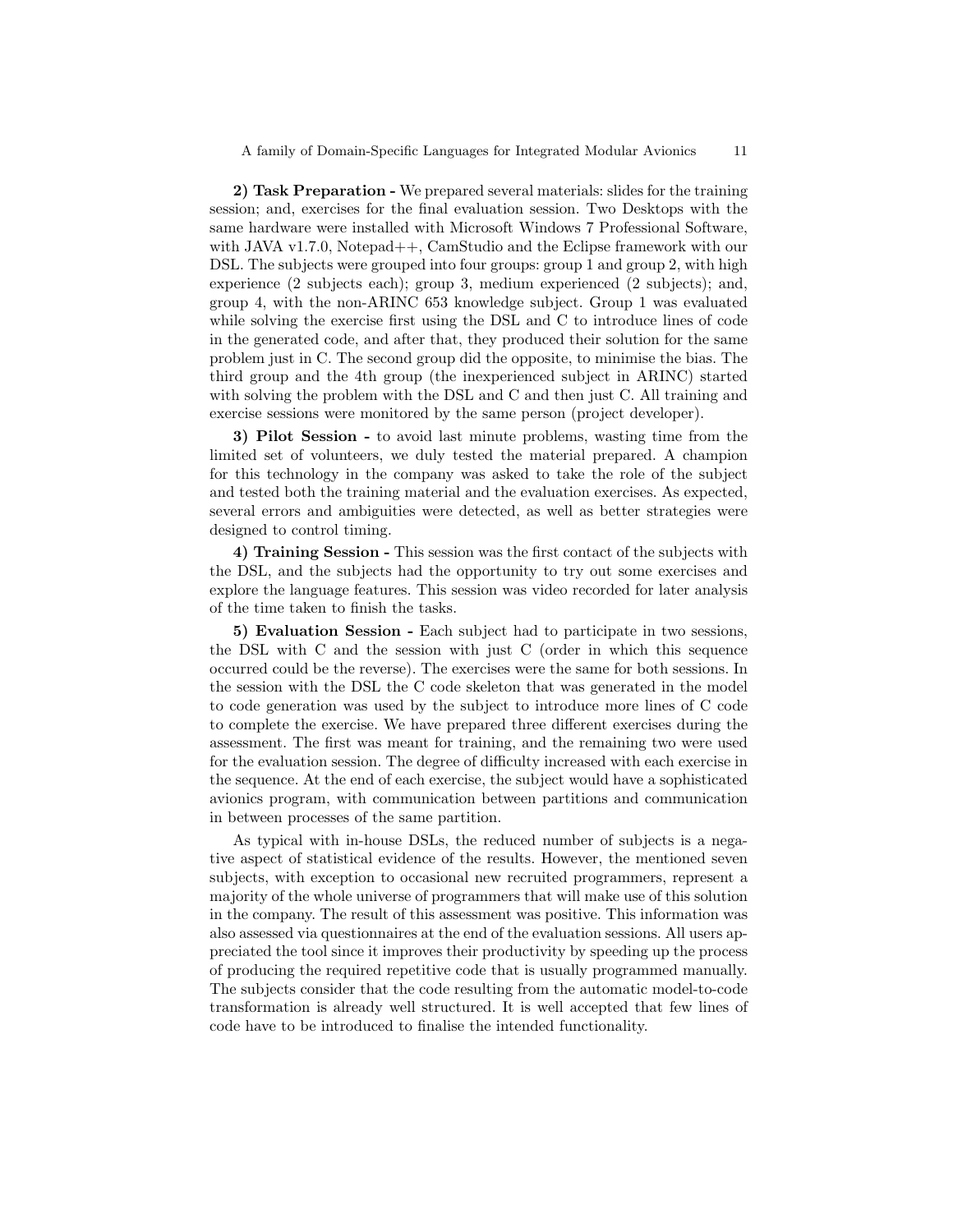

Fig. 14: Consumed time and errors with the exercises.

As observed in Fig. 13a, the estimated achievement, based on a mean value, is a gain of about 59,91% of the production of the predetermined avionic code.

Using just the C language, group 2 (experienced subjects), have taken more time than group 3 (moderately skilled). This fact can be explained (when looking at the video recorded sessions) because the users in group 2 took the time to comment correctly and indent code to be understandable and re-usable.

# 7 Related Work

Software Product Lines [13] and Domain-Specific Languages [10] are familiar concepts in both scientific and industrial communities. But, examples of the combination of the two concepts resulting in the particularisation of the family of DSLs are still very scarce. We next discuss MDD that inspired our solution.

Composition of DSLs- The first approach is to perform the composition of various DSLs, arising or not from different modelling aspects. One goal of this method is to create new languages to reduce the effort in the development of DSLs initially used in the composition. The composition of the new abstract syntax metamodel of the language is performed manually by engineers like a puzzle, reusing and adapting parts of metamodels. This process may be assisted by a feature model describing the concepts that are covered by each DSL, dependencies or conflicts between DSLs, and finally how the refinement of languages affects the coverage of the concepts [5]. This approach has several drawbacks. By definition a DSL is tightly coupled to the domain for which it was developed, which implies a reasonable effort from Language Engineers to compose languages from different domains [5]. This effort is due to the need to adapt to the reality of the concepts of the new language, and may ultimately be more appropriate to draw it from scratch. Another significant disadvantage of this process is related to the need for human intervention when it is necessary to generate a new DSL, which makes the time-consuming and error-prone process.

The repeated composition of the same DSL with other languages for specific domains is a practice used when we want to add an essential feature of a host language to a given hosted language [3, 12].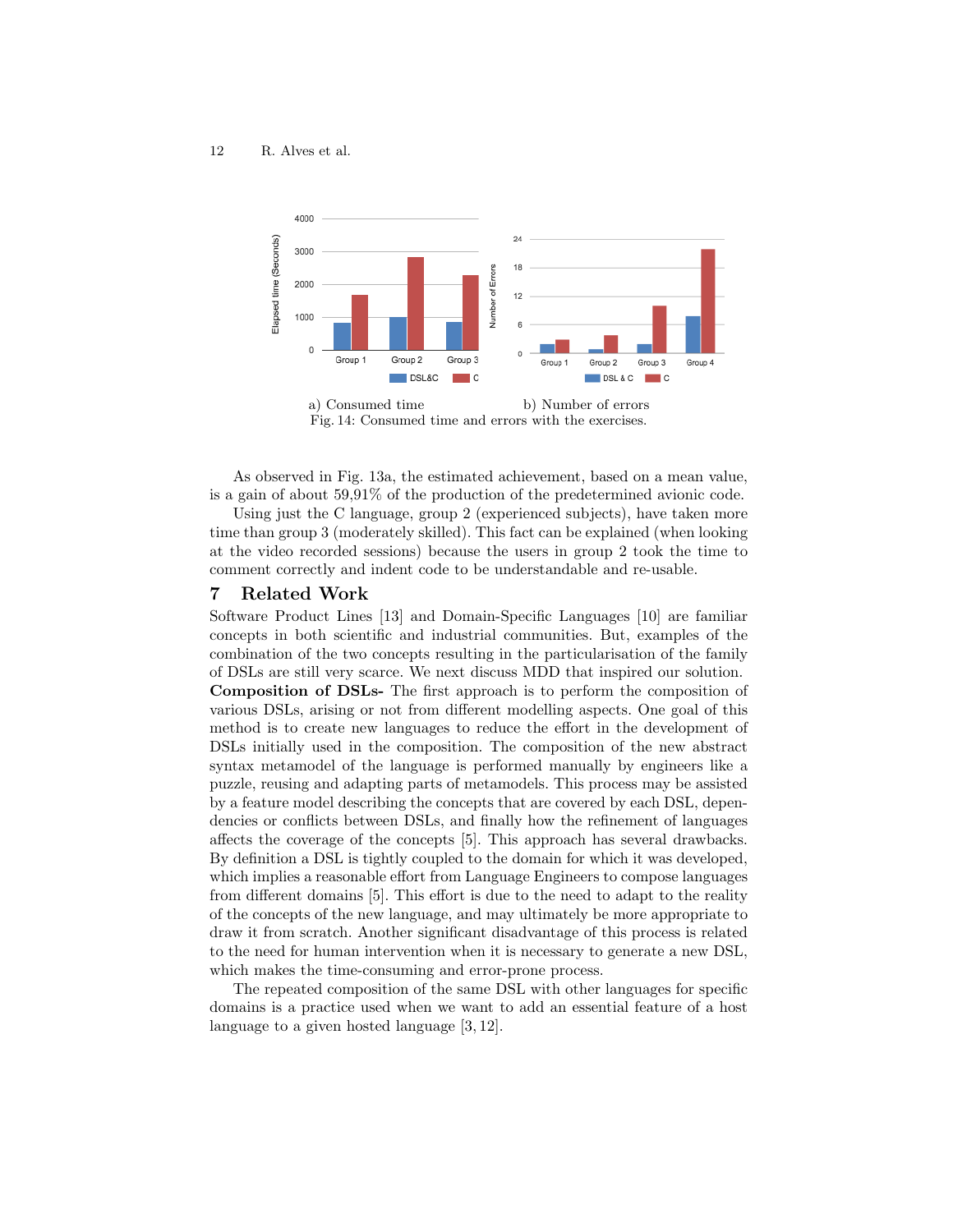Positive Variability- An approach that uses the metamodel's positive variability of the language can be used to create a family of languages. It starts with a common minimum metamodel to all languages of the same family. Next, it is performed the composition with required extensions to achieve the desired language [11]. The extension process can be accomplished by using the model merging approach [8] or by weaving the models [14]. In both cases, extensions are anchored at pre-specified points through composition transformations.

It is possible to extend a language with the use of positive variability indefinitely. However, it is necessary that the composition of the two metamodels make sense (share the same base semantics) and belong to the same domain [8]. Negative Variability - In this approach, the complete metamodel of the language is initially defined completely. Afterwards, parts of the metamodel are removed, to obtain the desired configuration for the new member of the family of languages [11]. When the user wants to create a new DSL, selects the functionalities that are needed in the feature model. Removal and modification of metamodel elements are performed in an automated way using the predefined transformations. The last step is the language generation and its graphical environment [12].

The negative variability is suitable for use in situations where initially we have the full knowledge of the modelling domain [4]. It allows for the creation of a limited number of DSLs of the same family, according to the total number of combinations that we can select in the feature model.

Analysis of Alternative development approaches- We can find characteristics of automatic generation of a language and high extensibility in the technique that uses positive variability [14]. The merge of models became possible thanks to the contribution that explore the semantics of languages composition [8]. On the other hand, negative variability also has useful features, but initially requires the full metamodel of the language, which, in many areas, is difficult to obtain because it is too long or is always evolving. This aspect makes the extensibility limited because many additional changes are needed to extend the automatic generator of languages. This situation means that it would be required very frequently the manual intervention of a software engineer.

In conclusion, the positive variability presents the most appropriate approach for developing a DSL Family for IMA.

## 8 Conclusions

We report an in-house solution for the avionics software industry, that assists the IMA developers. It allows to produce more efficiently and error-prone code thanks to the automatic construction of languages that are part of a DSL family as an intermediate step, to help to constrain the software engineer's design space for the code generation. For that purpose, we used the Eclipse Epsilon and the positive variability technique. Thanks to our generator, it is now possible automatically produce all the required components/artefacts that make part of the new language IDE. For each DSL, we generate automatically, based on a configuration specification model of the standard ARINC 653 (prone to evolution): i) the new language metamodel; ii) the visual editor with the adequate